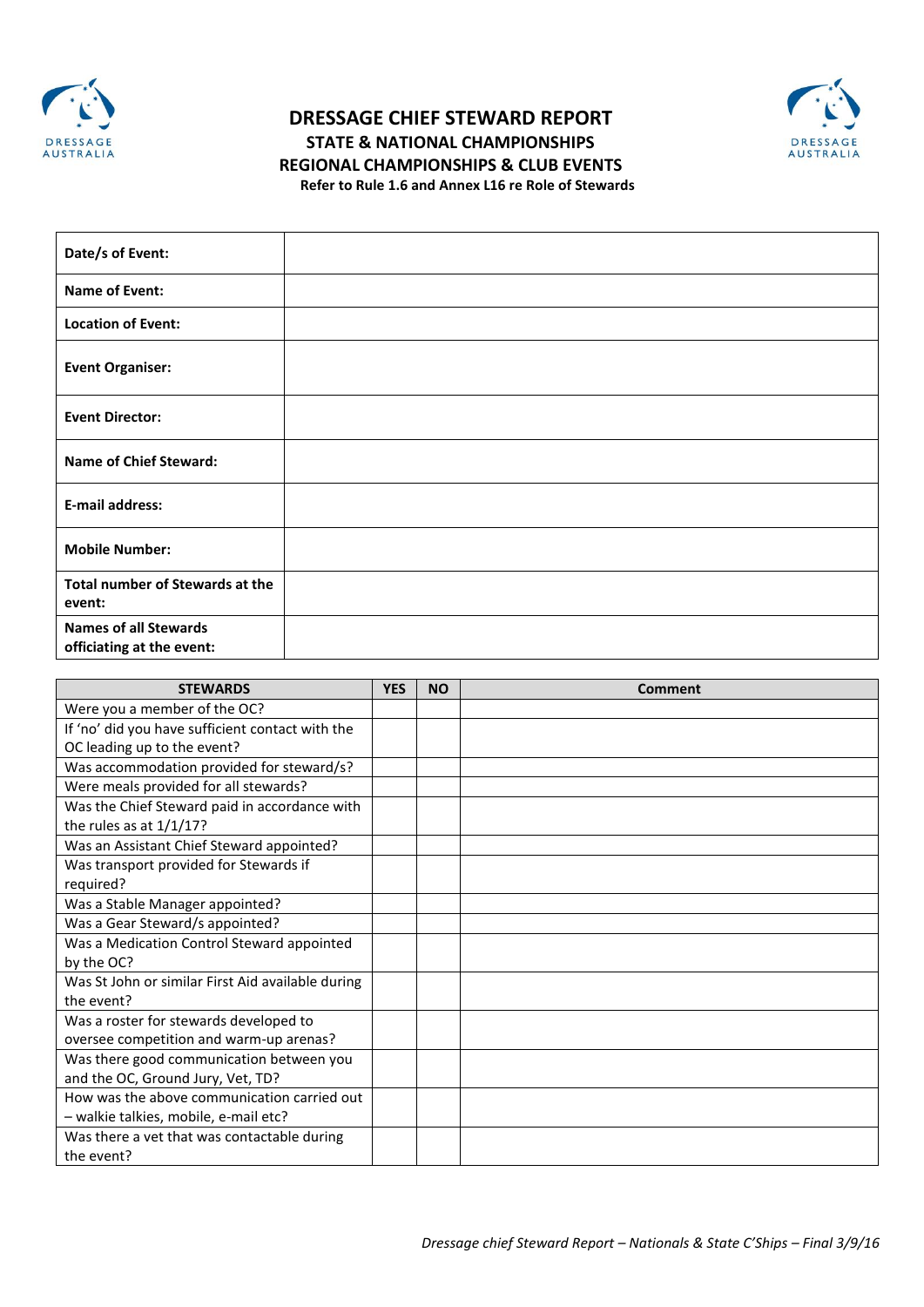| STABLES/YARDS/CAMPING                             | <b>YES</b> | <b>NO</b> | Comment on Aspects that Need Improving and reasons why<br>any areas not according to EA Dressage Rules |
|---------------------------------------------------|------------|-----------|--------------------------------------------------------------------------------------------------------|
| Was adequate stabling provided if required?       |            |           |                                                                                                        |
| How many stables were available?                  |            |           |                                                                                                        |
| Was stable bedding available?                     |            |           |                                                                                                        |
| Were there sufficient emergency exits?            |            |           |                                                                                                        |
| Were there NON-SMOKING signs and effective        |            |           |                                                                                                        |
| controls?                                         |            |           |                                                                                                        |
| Was there a plan of allocated stables drawn up    |            |           |                                                                                                        |
| by the OC?                                        |            |           |                                                                                                        |
| Was there any control as to who had access to     |            |           |                                                                                                        |
| the stable area? If so please explain             |            |           |                                                                                                        |
| Were there adequate fire precautions in place?    |            |           |                                                                                                        |
| Were yards available?                             |            |           |                                                                                                        |
| How many yards were available?                    |            |           |                                                                                                        |
| Were competitor Tack Rooms available?             |            |           |                                                                                                        |
| Were contact details affixed to the door of       |            |           |                                                                                                        |
| each stable or yard?                              |            |           |                                                                                                        |
| Were wash bays available?                         |            |           |                                                                                                        |
| Was the camping area suitable?                    |            |           |                                                                                                        |
| Was parking sufficient for competitors?           |            |           |                                                                                                        |
| Was parking sufficient for spectators?            |            |           |                                                                                                        |
| Were spectators cordoned off a sufficient         |            |           |                                                                                                        |
| distance from arenas?                             |            |           |                                                                                                        |
| Were there sufficient canteen/food outlets?       |            |           |                                                                                                        |
| Were trade stands placed a safe distance from     |            |           |                                                                                                        |
| horse areas (if applicable)?                      |            |           |                                                                                                        |
| Was security provided during the event e.g.       |            |           |                                                                                                        |
| stables, trade stands?                            |            |           |                                                                                                        |
| Were there any safety risks?                      |            |           |                                                                                                        |
| Were any identified safety risks attended to?     |            |           |                                                                                                        |
| Was safety an OC priority during event?           |            |           |                                                                                                        |
| Was there a contingency plan in case of           |            |           |                                                                                                        |
| hot/wet weather?                                  |            |           |                                                                                                        |
| Were adequate plans in place to cope with hot     |            |           |                                                                                                        |
| weather and the cooling of horses and riders?     |            |           |                                                                                                        |
| Were random patrols of the stables and day        |            |           |                                                                                                        |
| yards organised during the day?                   |            |           |                                                                                                        |
| Was the route from stables/yards to the warm-     |            |           |                                                                                                        |
| up and competition areas safe?                    |            |           |                                                                                                        |
| <b>MEDICATION CONTROL</b>                         | <b>YES</b> | <b>NO</b> | Comment on Aspects that Need Improving and reasons why<br>any areas not according to EA Dressage Rules |
| Was random swabbing carried out at this           |            |           |                                                                                                        |
| event?                                            |            |           |                                                                                                        |
| If so was there an isolated stable set aside as a |            |           |                                                                                                        |
| 'swabbing' box?                                   |            |           |                                                                                                        |
| Were there adequate facilities provided for       |            |           |                                                                                                        |
| <b>Medication Control?</b>                        |            |           |                                                                                                        |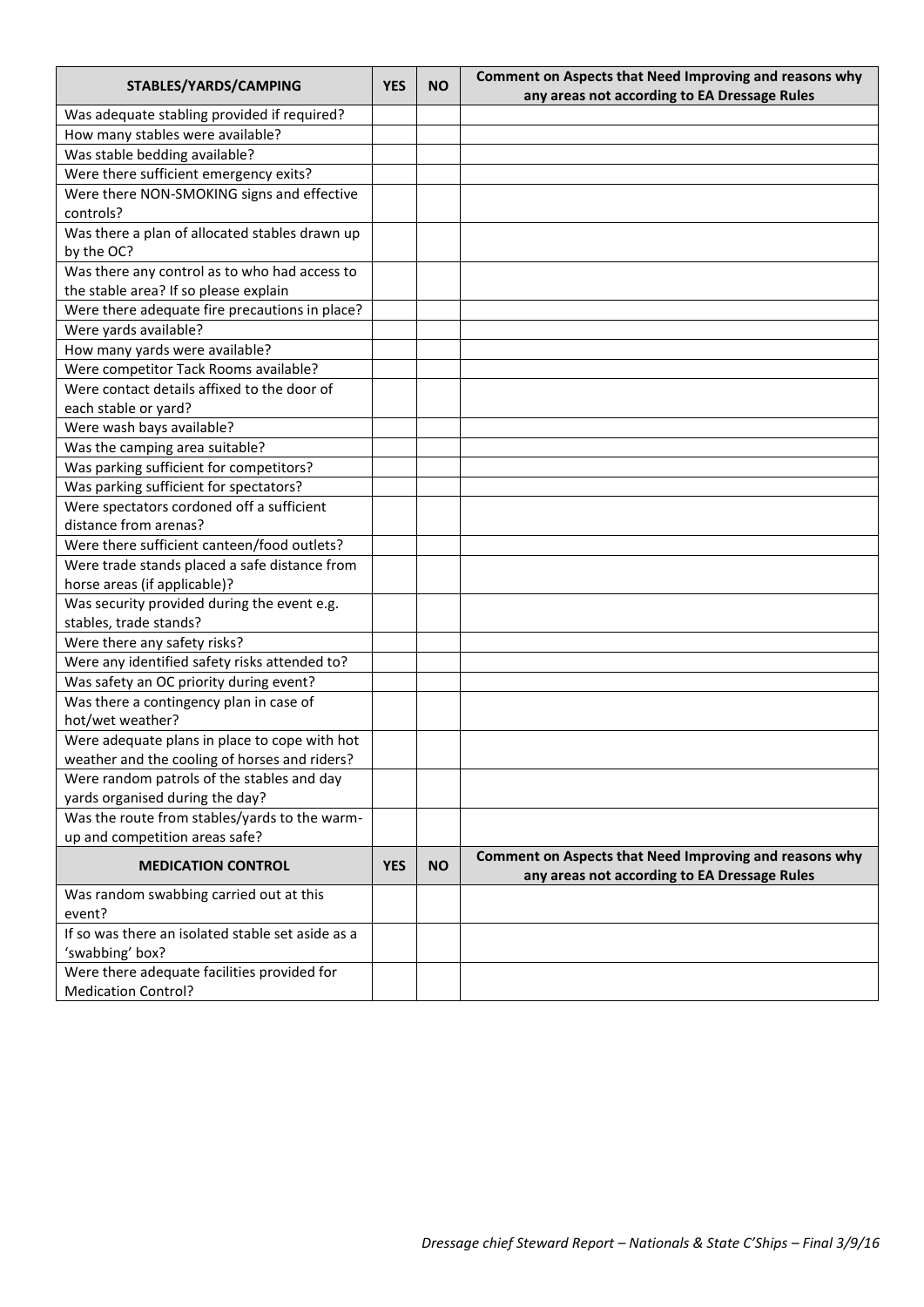| <b>COMPETITION &amp; WARM-UP ARENAS/AREAS</b>    | <b>YES</b> | <b>NO</b> | Comment on Aspects that Need Improving and reasons why |
|--------------------------------------------------|------------|-----------|--------------------------------------------------------|
|                                                  |            |           | any areas not according to EA Dressage Rules           |
| Were arenas correct and safely constructed?      |            |           |                                                        |
| Were the arena surfaces of a good safe           |            |           |                                                        |
| standard? Please state type of surface/s         |            |           |                                                        |
| Was sufficient warm-up areas provided and of     |            |           |                                                        |
| a suitable quality surface? Please state type of |            |           |                                                        |
| surface                                          |            |           |                                                        |
| Was there an area set aside for lunging?         |            |           |                                                        |
| Were the competition arenas used for             |            |           |                                                        |
| schooling/arena familiarisation?                 |            |           |                                                        |
| Were the arenas well signed/identified?          |            |           |                                                        |
| Were there any falls of Horse and/or Rider       |            |           |                                                        |
| during the event?                                |            |           |                                                        |
| Was there any Welfare of the Horse/Abuse         |            |           |                                                        |
| issues?                                          |            |           |                                                        |
| Were arena surrounds according to                |            |           |                                                        |
| recommendations?                                 |            |           |                                                        |
| Were any presentations mounted?                  |            |           |                                                        |
| If so were presentations conducted in a safe     |            |           |                                                        |
| manner?                                          |            |           |                                                        |
| Was there adequate Horse/Public safety?          |            |           |                                                        |
| Was a loudspeaker system in place?               |            |           |                                                        |
| Was the loud speaker system able to be heard?    |            |           |                                                        |
| <b>COMPETITORS</b>                               |            | <b>NO</b> | Comment on Aspects that Need Improving and reasons why |
|                                                  | <b>YES</b> |           | any areas not according to EA Dressage Rules           |
| Was written general information re               |            |           |                                                        |
| stabling/yards, arena familiarisation, warm-up   |            |           |                                                        |
| arenas given to competitors?                     |            |           |                                                        |
| Did you have to report any incident/s to the     |            |           |                                                        |
| Ground Jury? If yes please provide details       |            |           |                                                        |
| Did you lodge any complaints?                    |            |           |                                                        |
| Did you give out any warning cards? If so        |            |           |                                                        |
| please provide details                           |            |           |                                                        |
| Were sponsors logos on saddle cloths and         |            |           |                                                        |
| rider's clothing measured?                       |            |           |                                                        |
| Were whips measured?                             |            |           |                                                        |
| Were nosebands checked?                          |            |           |                                                        |
| Were ear hoods checked?                          |            |           |                                                        |

In the event that there wasn't a Technical Delegate appointed it would be appreciated if you could also report on the following:

| <b>JUDGES</b>                                    | <b>YES</b> | <b>NO</b> | Comment on Aspects that Need Improving and reasons why<br>any areas not according to EA Dressage Rules |
|--------------------------------------------------|------------|-----------|--------------------------------------------------------------------------------------------------------|
| Was the Technical Delegate present during the    |            |           |                                                                                                        |
| event?                                           |            |           |                                                                                                        |
| Were all appointed Judges officiating within     |            |           |                                                                                                        |
| their accredited level?                          |            |           |                                                                                                        |
| Was the Event Office accessible to officials and |            |           |                                                                                                        |
| competitors?                                     |            |           |                                                                                                        |
| Were Writers at the venue in sufficient time     |            |           |                                                                                                        |
| and also efficient?                              |            |           |                                                                                                        |
| Were there sufficient Runners/Sheet              |            |           |                                                                                                        |
| Collectors?                                      |            |           |                                                                                                        |
| Were there a sufficient number of scorers?       |            |           |                                                                                                        |
| Was the event conducted according to the         |            |           |                                                                                                        |
| schedule?                                        |            |           |                                                                                                        |
| Was the Programming of competitions OK?          |            |           |                                                                                                        |